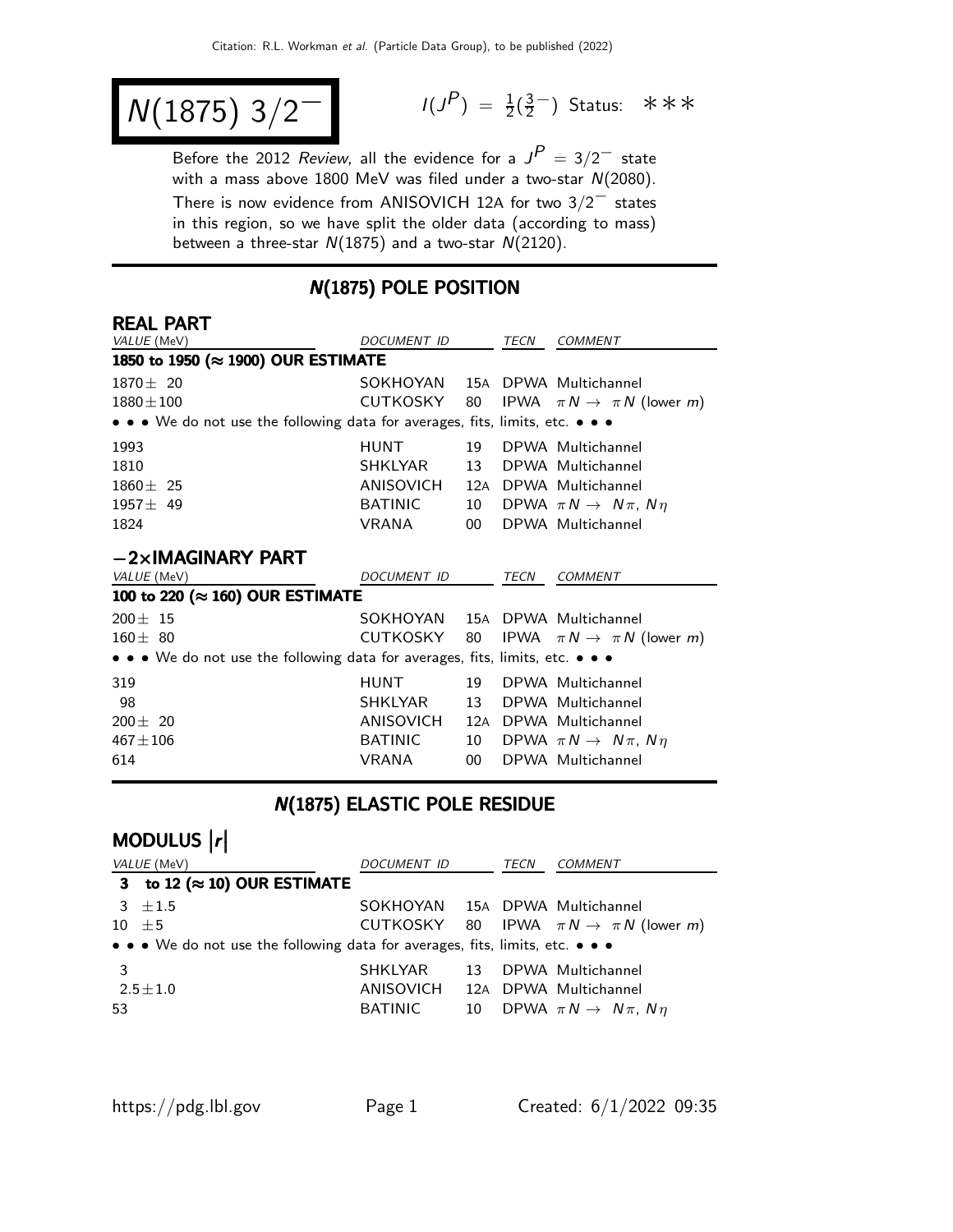| <b>PHASE <math>\theta</math></b>                                              |                                |    |      |                                                      |
|-------------------------------------------------------------------------------|--------------------------------|----|------|------------------------------------------------------|
| VALUE $(^\circ)$                                                              | <i>DOCUMENT ID</i>             |    | TECN | COMMENT                                              |
| 50 to 200 ( $\approx$ 100) OUR ESTIMATE                                       |                                |    |      |                                                      |
| $160 + 50$                                                                    | SOKHOYAN 15A DPWA Multichannel |    |      |                                                      |
| $100 + 80$                                                                    |                                |    |      | CUTKOSKY 80 IPWA $\pi N \rightarrow \pi N$ (lower m) |
| • • • We do not use the following data for averages, fits, limits, etc. • • • |                                |    |      |                                                      |
| $-76$                                                                         | <b>SHKLYAR</b>                 | 13 |      | DPWA Multichannel                                    |
| $-65$                                                                         | BATINIC                        | 10 |      | DPWA $\pi N \rightarrow N \pi$ , $N \eta$            |

### N(1875) INELASTIC POLE RESIDUE

The "normalized residue" is the residue divided by  $\Gamma_{pole}/2$ .

|                 | Normalized residue in $N\pi \rightarrow N(1875) \rightarrow AK$               |                                 |  |  |
|-----------------|-------------------------------------------------------------------------------|---------------------------------|--|--|
| <b>MODULUS</b>  | PHASE (° ) DOCUMENT ID TECN COMMENT                                           |                                 |  |  |
| $0.015 + 0.005$ |                                                                               | ANISOVICH 12A DPWA Multichannel |  |  |
|                 | Normalized residue in $N\pi \rightarrow N(1875) \rightarrow \Sigma K$         |                                 |  |  |
|                 | $MODULUS$ $PHASE (°)$                                                         | DOCUMENT ID TECN COMMENT        |  |  |
| $0.04 \pm 0.02$ |                                                                               | ANISOVICH 12A DPWA Multichannel |  |  |
|                 | Normalized residue in $N\pi \rightarrow N(1875) \rightarrow N\sigma$          |                                 |  |  |
|                 | MODULUS PHASE (° )                                                            | DOCUMENT ID TECN COMMENT        |  |  |
|                 | $0.09 \pm 0.03$ -175 $\pm$ 45 SOKHOYAN 15A DPWA Multichannel                  |                                 |  |  |
|                 | • • • We do not use the following data for averages, fits, limits, etc. • • • |                                 |  |  |
|                 | $0.08 \pm 0.03$ -170 $\pm$ 65 ANISOVICH 12A DPWA Multichannel                 |                                 |  |  |
|                 | Normalized residue in $N\pi \to N(1875) \to \Delta(1232)\pi$ , S-wave         |                                 |  |  |
|                 | $MODULUS$ PHASE $(^\circ)$                                                    | DOCUMENT ID TECN COMMENT        |  |  |
|                 | 0.05±0.03 undefined SOKHOYAN 15A DPWA Multichannel                            |                                 |  |  |
|                 | Normalized residue in $N\pi \to N(1875) \to \Delta(1232)\pi$ , D-wave         |                                 |  |  |
|                 | $MODULUS$ $PHASE (°)$                                                         | DOCUMENT ID TECN COMMENT        |  |  |
|                 | $0.04 \pm 0.02$ undefined SOKHOYAN 15A DPWA Multichannel                      |                                 |  |  |
|                 | Normalized residue in $N\pi \rightarrow N(1875) \rightarrow N(1440)\pi$       |                                 |  |  |
|                 | $MODULUS$ PHASE $(^{\circ})$                                                  | DOCUMENT ID TECN COMMENT        |  |  |
|                 | $0.03 \pm 0.02$ undefined SOKHOYAN 15A DPWA Multichannel                      |                                 |  |  |

### N(1875) BREIT-WIGNER MASS

| VALUE (MeV)                        | DOCUMENT ID                                |  | TECN | COMMENT              |  |  |
|------------------------------------|--------------------------------------------|--|------|----------------------|--|--|
| 1850 to 1920 (≈ 1875) OUR ESTIMATE |                                            |  |      |                      |  |  |
| $2005 \pm 12$                      | $1$ HUNT                                   |  |      | 19 DPWA Multichannel |  |  |
| $1875 + 20$                        | SOKHOYAN 15A DPWA Multichannel             |  |      |                      |  |  |
| $1934 + 10$                        | <sup>1</sup> SHKLYAR 13 DPWA Multichannel  |  |      |                      |  |  |
| $1880 \pm 100$                     | CUTKOSKY 80 IPWA $\pi N \rightarrow \pi N$ |  |      |                      |  |  |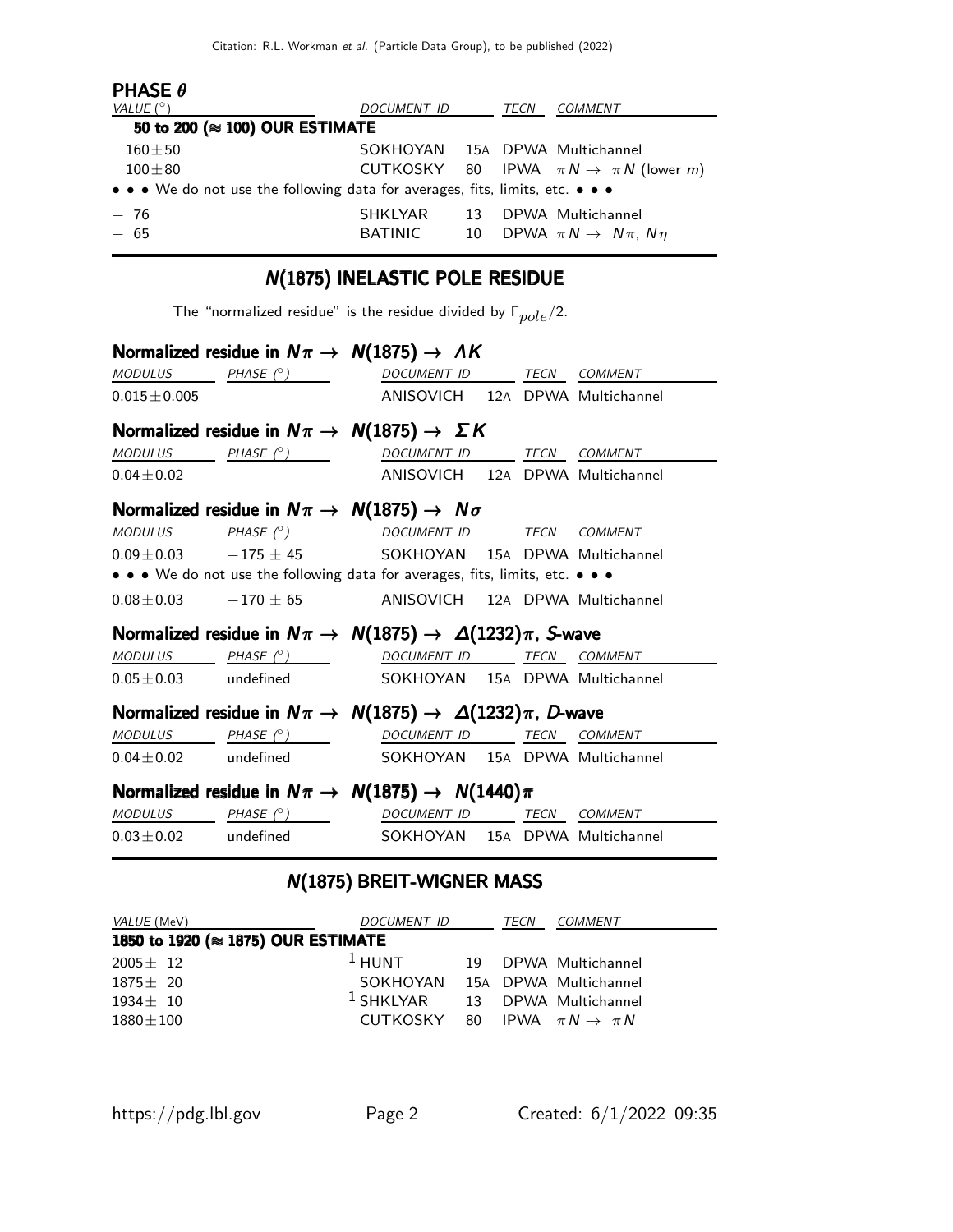• • • We do not use the following data for averages, fits, limits, etc. • • •

| $1880 \pm 20$                        |              | ANISOVICH 12A DPWA Multichannel              |
|--------------------------------------|--------------|----------------------------------------------|
| $1951 + 27$                          |              | <sup>1</sup> SHRESTHA 12A DPWA Multichannel  |
| $2048 \pm 65$                        | BATINIC      | 10 DPWA $\pi N \rightarrow N \pi$ , $N \eta$ |
| $1946 + 1$                           | PENNER       | 02C DPWA Multichannel                        |
| 1895                                 | MART         | 00 DPWA $\gamma p \rightarrow AK^+$          |
| $2003 \pm 18$                        | <b>VRANA</b> | 00 DPWA Multichannel                         |
| <sup>1</sup> Statistical error only. |              |                                              |

### N(1875) BREIT-WIGNER WIDTH

| VALUE (MeV)                                                                   | <i>DOCUMENT ID</i> |                 | TECN | <i>COMMENT</i>                                   |
|-------------------------------------------------------------------------------|--------------------|-----------------|------|--------------------------------------------------|
| 120 to 250 (≈ 200) OUR ESTIMATE                                               |                    |                 |      |                                                  |
| $321 + 21$                                                                    | $1$ HUNT           | 19              |      | DPWA Multichannel                                |
| $200 \pm 25$                                                                  | SOKHOYAN           |                 |      | 15A DPWA Multichannel                            |
| $857 + 100$                                                                   | $1$ SHKLYAR        | 13              |      | DPWA Multichannel                                |
| $180 \pm 60$                                                                  | <b>CUTKOSKY</b>    | 80              |      | IPWA $\pi N \rightarrow \pi N$ (lower <i>m</i> ) |
| • • • We do not use the following data for averages, fits, limits, etc. • • • |                    |                 |      |                                                  |
| $200 \pm 25$                                                                  | ANISOVICH          |                 |      | 12A DPWA Multichannel                            |
| $500 \pm 45$                                                                  | $1$ SHRESTHA       | 12A             |      | DPWA Multichannel                                |
| $529 \pm 128$                                                                 | <b>BATINIC</b>     | 10              |      | DPWA $\pi N \rightarrow N \pi$ , $N \eta$        |
| $859 + 7$                                                                     | <b>PENNER</b>      | 02C             |      | DPWA Multichannel                                |
| 372                                                                           | MART               | 00 <sup>°</sup> |      | DPWA $\gamma p \rightarrow AK^+$                 |
| $1070 \pm 858$                                                                | <b>VRANA</b>       | 00 <sup>°</sup> |      | DPWA Multichannel                                |
| <sup>1</sup> Statistical error only.                                          |                    |                 |      |                                                  |

### N(1875) DECAY MODES

|                       | Mode                         | Fraction $(\Gamma_i/\Gamma)$ |
|-----------------------|------------------------------|------------------------------|
| $\Gamma_1$            | $N\pi$                       | $3 - 11 \%$                  |
| $\Gamma_2$            | $N\eta$                      | $3 - 16%$                    |
| $\Gamma_3$            | $N\omega$                    | $15 - 25 \%$                 |
| $\Gamma_4$            | ΛK                           | $1 - 2 \%$                   |
| $\Gamma_5$            | ΣΚ                           | $0.3 - 1.1 %$                |
| $\Gamma_6$            | $N \pi \pi$                  | $>56\%$                      |
| $\Gamma_7$            | $\Delta(1232)\pi$            | $4 - 44$ %                   |
| $\Gamma_8$            | $\Delta(1232)\pi$ , S-wave   | $2 - 21 \%$                  |
| $\Gamma$ <sub>9</sub> | $\Delta(1232)\pi$ , D-wave   | $2 - 23 \%$                  |
| $\Gamma_{10}$         | $N \rho$ , S $=$ 3/2, S-wave | $36 - 56$ %                  |
| $\Gamma_{11}$         | $N\sigma$                    | $16 - 60$ %                  |
| $\Gamma_{12}$         | $N(1440)\pi$                 | $2 - 8 \%$                   |
|                       | $\Gamma_{13}$ $N(1520)\pi$   | ${<}2\%$                     |
| $\Gamma_{14}$         | $AK^*(892)$                  | ${<}0.2%$                    |
| $\Gamma_{15}$         | $\rho\gamma$                 | $0.001 - 0.025 \%$           |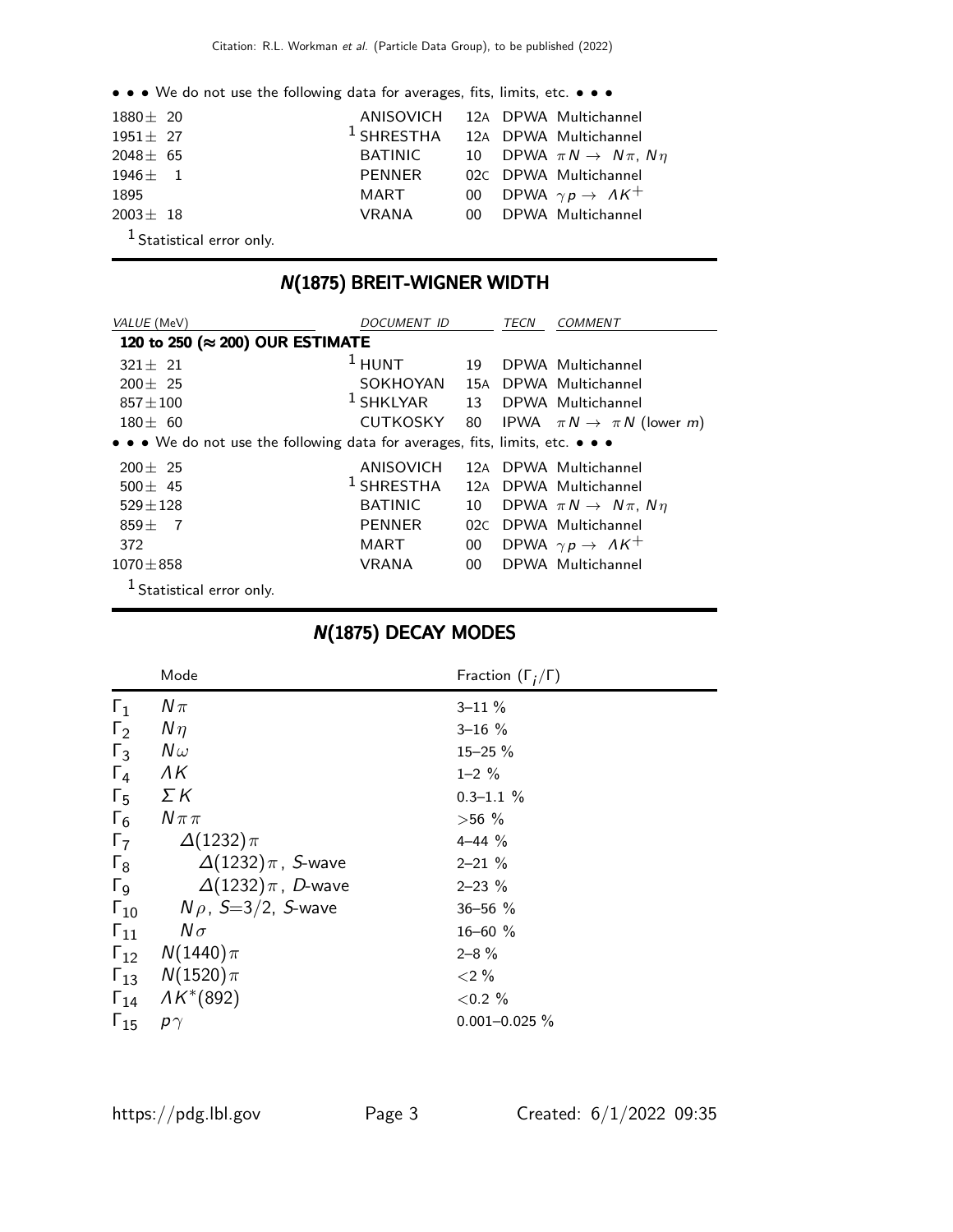| $\Gamma_{16}$ | $p\gamma$ , helicity=1/2    | $0.001 - 0.021 \%$ |
|---------------|-----------------------------|--------------------|
| $\Gamma_{17}$ | $p\gamma$ , helicity=3/2    | $<$ 0.003 $\%$     |
| $\Gamma_{18}$ | $n\gamma$                   | $<$ 0.040 $\%$     |
| $\Gamma_{19}$ | $n\gamma$ , helicity $=1/2$ | $<$ 0.007 $\%$     |
| $\Gamma_{20}$ | $n\gamma$ , helicity=3/2    | $<$ 0.033 $\%$     |

# N(1875) BRANCHING RATIOS

| $\Gamma(N\pi)/\Gamma_{\rm total}$                                             |                  |        |      |                                                  | $\Gamma_1/\Gamma$                   |
|-------------------------------------------------------------------------------|------------------|--------|------|--------------------------------------------------|-------------------------------------|
| <i>VALUE</i> (%)                                                              | DOCUMENT ID      |        | TECN | <b>COMMENT</b>                                   |                                     |
| to 11 ( $\approx$ 7) OUR ESTIMATE                                             |                  |        |      |                                                  |                                     |
| $7.5 \pm 0.1$                                                                 | $1$ HUNT         | 19     |      | DPWA Multichannel                                |                                     |
| ±2<br>4                                                                       | SOKHOYAN         |        |      | 15A DPWA Multichannel                            |                                     |
| $\pm 1$<br>11                                                                 | $1$ SHKLYAR      | 13     |      | DPWA Multichannel                                |                                     |
| $10 \pm 4$                                                                    | <b>CUTKOSKY</b>  | 80     |      | IPWA $\pi N \rightarrow \pi N$ (lower <i>m</i> ) |                                     |
| • • We do not use the following data for averages, fits, limits, etc. • • •   |                  |        |      |                                                  |                                     |
| ±2<br>3                                                                       | ANISOVICH        | 12A    |      | DPWA Multichannel                                |                                     |
| 7<br>±2                                                                       | $1$ SHRESTHA     |        |      | 12A DPWA Multichannel                            |                                     |
| ±7<br>17                                                                      | <b>BATINIC</b>   | 10     |      | DPWA $\pi N \rightarrow N \pi$ , $N \eta$        |                                     |
| 12<br>±2                                                                      | <b>PENNER</b>    |        |      | 02C DPWA Multichannel                            |                                     |
| 13<br>$\pm$ 3                                                                 | <b>VRANA</b>     | 00     |      | DPWA Multichannel                                |                                     |
| $1$ Statistical error only.                                                   |                  |        |      |                                                  |                                     |
| $\Gamma(N\eta)/\Gamma_{\rm total}$                                            |                  |        |      |                                                  | $\mathsf{\Gamma_2}/\mathsf{\Gamma}$ |
| VALUE $(\%)$                                                                  | DOCUMENT ID      |        | TECN | <b>COMMENT</b>                                   |                                     |
| 3-16 % OUR ESTIMATE                                                           |                  |        |      |                                                  |                                     |
| $10 \pm 6$                                                                    | MUELLER          | 20     |      | DPWA Multichannel                                |                                     |
| $3.3 \pm 0.8$                                                                 | $1$ HUNT         | 19     |      | DPWA Multichannel                                |                                     |
| $<\,1$                                                                        | <b>SHKLYAR</b>   | 13     |      | DPWA Multichannel                                |                                     |
| • We do not use the following data for averages, fits, limits, etc. • • •     |                  |        |      |                                                  |                                     |
| $\pm$ 3<br>8                                                                  | <b>BATINIC</b>   | 10     |      | DPWA $\pi N \rightarrow N \pi$ , $N \eta$        |                                     |
| 7 $\pm 2$                                                                     | <b>PENNER</b>    |        |      | 02C DPWA Multichannel                            |                                     |
| $\pm 2$<br>$\Omega$                                                           | <b>VRANA</b>     | $00\,$ |      | DPWA Multichannel                                |                                     |
| <sup>1</sup> Statistical error only.                                          |                  |        |      |                                                  |                                     |
| $\Gamma(N\omega)/\Gamma_{\rm total}$                                          |                  |        |      |                                                  | $\Gamma_3/\Gamma$                   |
| VALUE (%)                                                                     | DOCUMENT ID      |        | TECN | <b>COMMENT</b>                                   |                                     |
| $13 \pm 7$                                                                    | <b>DENISENKO</b> | 16     |      | DPWA Multichannel                                |                                     |
| $20 + 5$                                                                      | $1$ SHKLYAR      | 13     |      | DPWA Multichannel                                |                                     |
| • • • We do not use the following data for averages, fits, limits, etc. • • • |                  |        |      |                                                  |                                     |
| $21 + 7$                                                                      | <b>PENNER</b>    |        |      | 02C DPWA Multichannel                            |                                     |
| <sup>1</sup> Statistical error only.                                          |                  |        |      |                                                  |                                     |
| $\Gamma(AK)/\Gamma_{\text{total}}$                                            |                  |        |      |                                                  | $\Gamma_4/\Gamma$                   |
|                                                                               |                  |        |      |                                                  |                                     |
| VALUE $(\%)$<br>1-2 % OUR ESTIMATE                                            | DOCUMENT ID      |        | TECN | <b>COMMENT</b>                                   |                                     |
| $1.1 \pm 0.4$                                                                 | $1$ HUNT         | 19     |      | DPWA Multichannel                                |                                     |
| • • We do not use the following data for averages, fits, limits, etc. • • •   |                  |        |      |                                                  |                                     |
| $0.2 \pm 0.2$                                                                 | <b>PENNER</b>    |        |      | 02C DPWA Multichannel                            |                                     |
| <sup>1</sup> Statistical error only.                                          |                  |        |      |                                                  |                                     |
|                                                                               |                  |        |      |                                                  |                                     |
| https://pdg.lbl.gov                                                           | Page 4           |        |      | Created: $6/1/2022$ 09:35                        |                                     |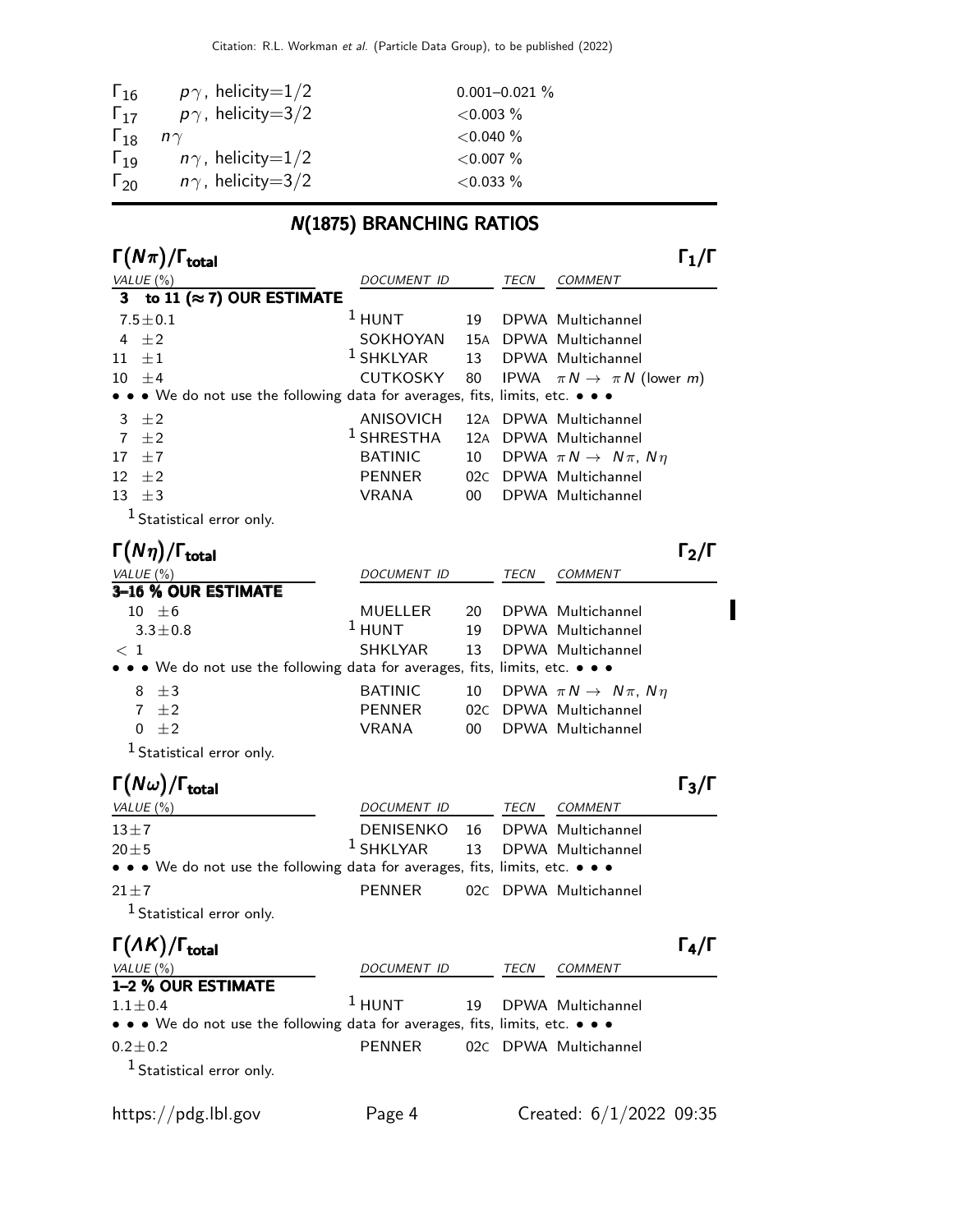| $\Gamma(\Sigma K)/\Gamma_{\rm total}$                                         |                    |        |      |                       | $\Gamma_5/\Gamma$    |
|-------------------------------------------------------------------------------|--------------------|--------|------|-----------------------|----------------------|
| VALUE(%)                                                                      | DOCUMENT ID        |        | TECN | COMMENT               |                      |
| 0.3-1.1 % OUR ESTIMATE                                                        |                    |        |      |                       |                      |
| $0.7 \pm 0.4$                                                                 | <b>PENNER</b>      | 02C    |      | DPWA Multichannel     |                      |
| $\Gamma(\Delta(1232)\pi$ , S-wave)/ $\Gamma_{\text{total}}$                   |                    |        |      |                       | $\Gamma_8/\Gamma$    |
| VALUE (%)                                                                     | <i>DOCUMENT ID</i> |        | TECN | <i>COMMENT</i>        |                      |
| 2-21 % OUR ESTIMATE                                                           |                    |        |      |                       |                      |
| $\langle$ 2                                                                   | $1$ HUNT           | 19     |      | DPWA Multichannel     |                      |
| $14 \pm 7$                                                                    | SOKHOYAN           |        |      | 15A DPWA Multichannel |                      |
| • • We do not use the following data for averages, fits, limits, etc. • • •   |                    |        |      |                       |                      |
| $87 \pm 3$                                                                    | $^1$ SHRESTHA      |        |      | 12A DPWA Multichannel |                      |
| $40 + 10$                                                                     | <b>VRANA</b>       | $00-1$ |      | DPWA Multichannel     |                      |
| <sup>1</sup> Statistical error only.                                          |                    |        |      |                       |                      |
| $\Gamma(\Delta(1232)\pi$ , D-wave)/ $\Gamma_{\rm total}$                      |                    |        |      |                       | $\Gamma_{9}/\Gamma$  |
| VALUE (%)                                                                     | <i>DOCUMENT ID</i> |        | TECN | <b>COMMENT</b>        |                      |
| 2-23 % OUR ESTIMATE                                                           |                    |        |      |                       |                      |
| $17 \pm 6$                                                                    | $1$ HUNT           | 19     |      | DPWA Multichannel     |                      |
| 7±5                                                                           | SOKHOYAN           |        |      | 15A DPWA Multichannel |                      |
| • • • We do not use the following data for averages, fits, limits, etc. • • • |                    |        |      |                       |                      |
| < 6                                                                           | $^1$ SHRESTHA      |        |      | 12A DPWA Multichannel |                      |
| $17 + 10$                                                                     | <b>VRANA</b>       | 00     |      | DPWA Multichannel     |                      |
| <sup>1</sup> Statistical error only.                                          |                    |        |      |                       |                      |
| $\Gamma(N\rho, S=3/2, S$ -wave)/ $\Gamma_{\text{total}}$                      |                    |        |      |                       | $\Gamma_{10}/\Gamma$ |
| VALUE $(\%)$                                                                  | <i>DOCUMENT ID</i> |        | TECN | <b>COMMENT</b>        |                      |
| 36-56 % OUR ESTIMATE                                                          |                    |        |      |                       |                      |
| $46 + 10$                                                                     | $1$ HUNT           | 19     |      | DPWA Multichannel     |                      |
| • • • We do not use the following data for averages, fits, limits, etc. • • • |                    |        |      |                       |                      |
| < 5                                                                           | $1$ SHRESTHA       |        |      | 12A DPWA Multichannel |                      |
| $6\pm 6$                                                                      | <b>VRANA</b>       | 00     |      | DPWA Multichannel     |                      |
| $1$ Statistical error only.                                                   |                    |        |      |                       |                      |
|                                                                               |                    |        |      |                       |                      |
| $\Gamma(N\sigma)/\Gamma_{\rm total}$                                          |                    |        |      |                       | $\Gamma_{11}/\Gamma$ |
| VALUE $(\%)$                                                                  | DOCUMENT ID        |        | TECN | <b>COMMENT</b>        |                      |
| 16-60 % OUR ESTIMATE                                                          |                    |        |      |                       |                      |
| 24.3 $\pm$ 8.6                                                                |                    |        |      |                       |                      |
|                                                                               | $1$ HUNT           | 19     |      | DPWA Multichannel     |                      |
| 45 $\pm 15$                                                                   | SOKHOYAN           | 15A    |      | DPWA Multichannel     |                      |
| • • • We do not use the following data for averages, fits, limits, etc. • • • |                    |        |      |                       |                      |
| < 4                                                                           | $1$ SHRESTHA       |        |      | 12A DPWA Multichannel |                      |
| ±24<br>24                                                                     | VRANA              | 00     |      | DPWA Multichannel     |                      |
| $1$ Statistical error only.                                                   |                    |        |      |                       |                      |
|                                                                               |                    |        |      |                       | $\Gamma_{12}/\Gamma$ |
| $\Gamma(N(1440)\pi)/\Gamma_{\rm total}$<br>VALUE (%)                          | DOCUMENT ID        |        | TECN | <i>COMMENT</i>        |                      |
| $5 + 3$                                                                       | SOKHOYAN           | 15A    |      | DPWA Multichannel     |                      |
|                                                                               |                    |        |      |                       |                      |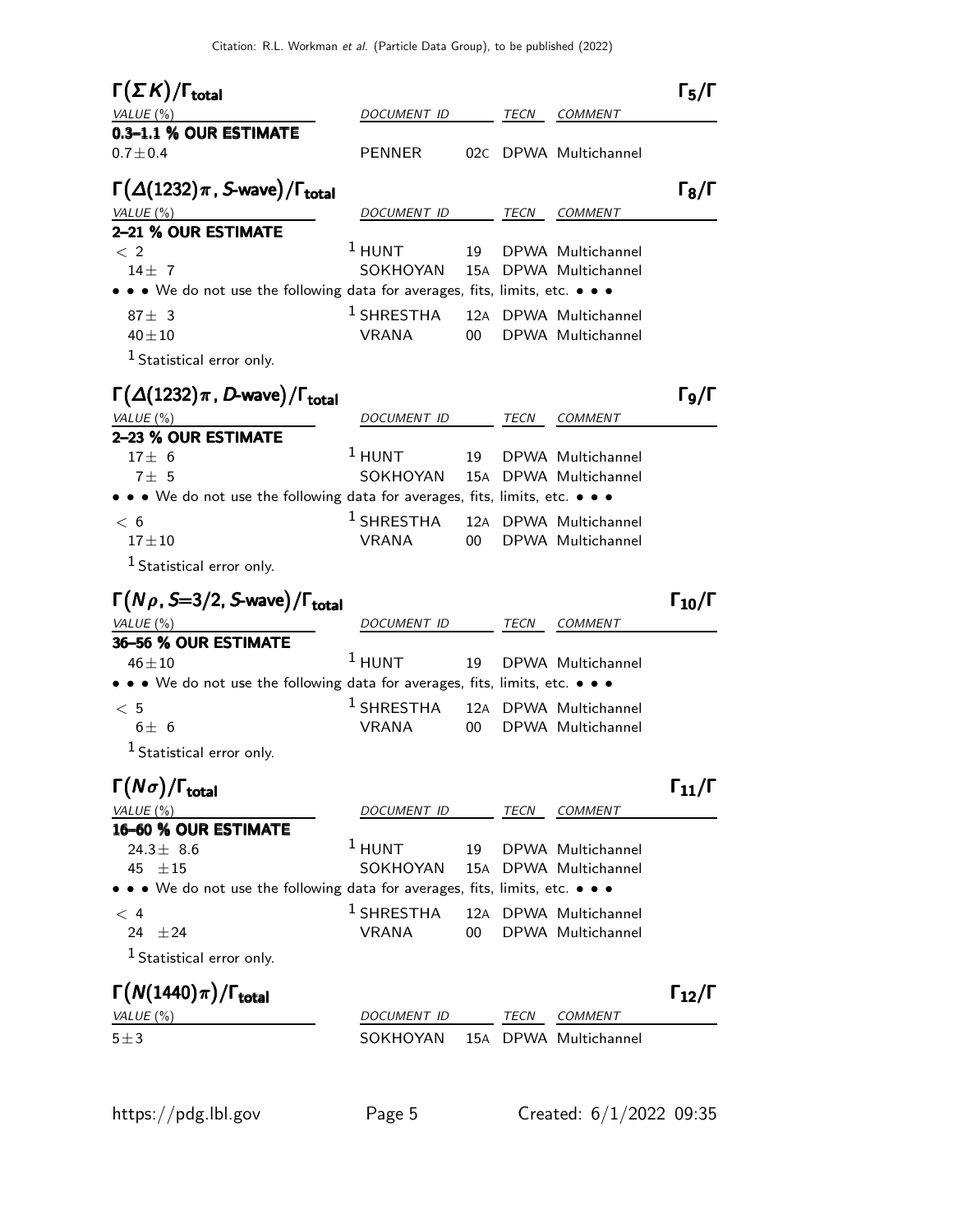| $\Gamma(N(1520)\pi)/\Gamma_{\text{total}}$       |                    |      |                       | $\Gamma_{13}/\Gamma$ |
|--------------------------------------------------|--------------------|------|-----------------------|----------------------|
| VALUE $(\% )$                                    | <b>DOCUMENT ID</b> | TECN | <b>COMMENT</b>        |                      |
| $\langle 2$                                      | SOKHOYAN           |      | 15A DPWA Multichannel |                      |
| $\Gamma(\Lambda K^*(892))/\Gamma_{\text{total}}$ |                    |      |                       | $\Gamma_{14}/\Gamma$ |
| VALUE $(\% )$                                    | <b>DOCUMENT ID</b> | TECN | COMMENT               |                      |
| <0.2 % OUR ESTIMATE                              |                    |      |                       |                      |
| <0.2                                             | ANISOVICH          |      | 17B DPWA Multichannel |                      |

### N(1875) PHOTON DECAY AMPLITUDES AT THE POLE

# $N(1875) \rightarrow p\gamma$ , helicity-1/2 amplitude  $A_{1/2}$

| MODULUS (GeV <sup>-1/2</sup> )                                          | PHASE $(^\circ)$ | DOCUMENT ID        |  | TECN | COMMENT               |  |
|-------------------------------------------------------------------------|------------------|--------------------|--|------|-----------------------|--|
| $0.017 \pm 0.009$                                                       | $-110 \pm 40$    | SOKHOYAN           |  |      | 15A DPWA Multichannel |  |
| $N(1875) \rightarrow p\gamma$ , helicity-3/2 amplitude A <sub>3/2</sub> |                  |                    |  |      |                       |  |
| MODULUS (GeV <sup>-1/2</sup> )                                          | PHASE $(^\circ)$ | <b>DOCUMENT ID</b> |  | TECN | COMMENT               |  |
| $0.008 \pm 0.004$                                                       | $180 \pm 40$     | SOKHOYAN           |  |      | 15A DPWA Multichannel |  |

### N(1875) BREIT-WIGNER PHOTON DECAY AMPLITUDES

# $N(1875) \rightarrow p\gamma$ , helicity-1/2 amplitude  $A_{1/2}$

| <i>VALUE</i> (GeV $-1/2$ )                                                    | <i>DOCUMENT ID</i>                          |    | TECN | <b>COMMENT</b>        |  |  |
|-------------------------------------------------------------------------------|---------------------------------------------|----|------|-----------------------|--|--|
| 0.010 to 0.025 ( $\approx$ 0.015) OUR ESTIMATE                                |                                             |    |      |                       |  |  |
| $-0.013 \pm 0.008$                                                            | $1$ HUNT                                    | 19 |      | DPWA Multichannel     |  |  |
| $0.011 \pm 0.001$                                                             | <sup>1</sup> SHKLYAR 13 DPWA Multichannel   |    |      |                       |  |  |
| $0.018 \pm 0.010$                                                             | ANISOVICH 12A DPWA Multichannel             |    |      |                       |  |  |
| • • • We do not use the following data for averages, fits, limits, etc. • • • |                                             |    |      |                       |  |  |
| $0.007 \pm 0.008$                                                             | <sup>1</sup> SHRESTHA 12A DPWA Multichannel |    |      |                       |  |  |
| 0.012                                                                         | PENNER                                      |    |      | 02D DPWA Multichannel |  |  |
| <sup>1</sup> Statistical error only.                                          |                                             |    |      |                       |  |  |

# $N(1875) \rightarrow p\gamma$ , helicity-3/2 amplitude A<sub>3/2</sub>

| VALUE (GeV $-1/2$ )                                                           | DOCUMENT ID                                 |    | TECN | <b>COMMENT</b>        |  |  |
|-------------------------------------------------------------------------------|---------------------------------------------|----|------|-----------------------|--|--|
| $-0.010$ to 0.025 ( $\approx -0.005$ ) OUR ESTIMATE                           |                                             |    |      |                       |  |  |
| $-0.093 \pm 0.009$                                                            | $1$ HUNT                                    | 19 |      | DPWA Multichannel     |  |  |
| $-0.007 \pm 0.004$                                                            | SOKHOYAN                                    |    |      | 15A DPWA Multichannel |  |  |
| $0.026 \pm 0.001$                                                             | $^1$ SHKLYAR                                | 13 |      | DPWA Multichannel     |  |  |
| • • • We do not use the following data for averages, fits, limits, etc. • • • |                                             |    |      |                       |  |  |
| $-0.009 \pm 0.005$                                                            | ANISOVICH                                   |    |      | 12A DPWA Multichannel |  |  |
| $0.043 \pm 0.022$                                                             | <sup>1</sup> SHRESTHA 12A DPWA Multichannel |    |      |                       |  |  |
| $-0.010$                                                                      | <b>PENNER</b>                               |    |      | 02D DPWA Multichannel |  |  |
| <sup>1</sup> Statistical error only.                                          |                                             |    |      |                       |  |  |

# $N(1875) \rightarrow n\gamma$ , helicity-1/2 amplitude A<sub>1/2</sub>

| <i>VALUE</i> (GeV $^{-1/2}$ ) | DOCUMENT ID                     | TECN | <i>COMMENT</i>            |
|-------------------------------|---------------------------------|------|---------------------------|
| $0.050 \pm 0.009$             | $1$ HUNT                        |      | 19 DPWA Multichannel      |
| $0.010 \pm 0.006$             | ANISOVICH 13B DPWA Multichannel |      |                           |
| https://pdg.lbl.gov           | Page 6                          |      | Created: $6/1/2022$ 09:35 |